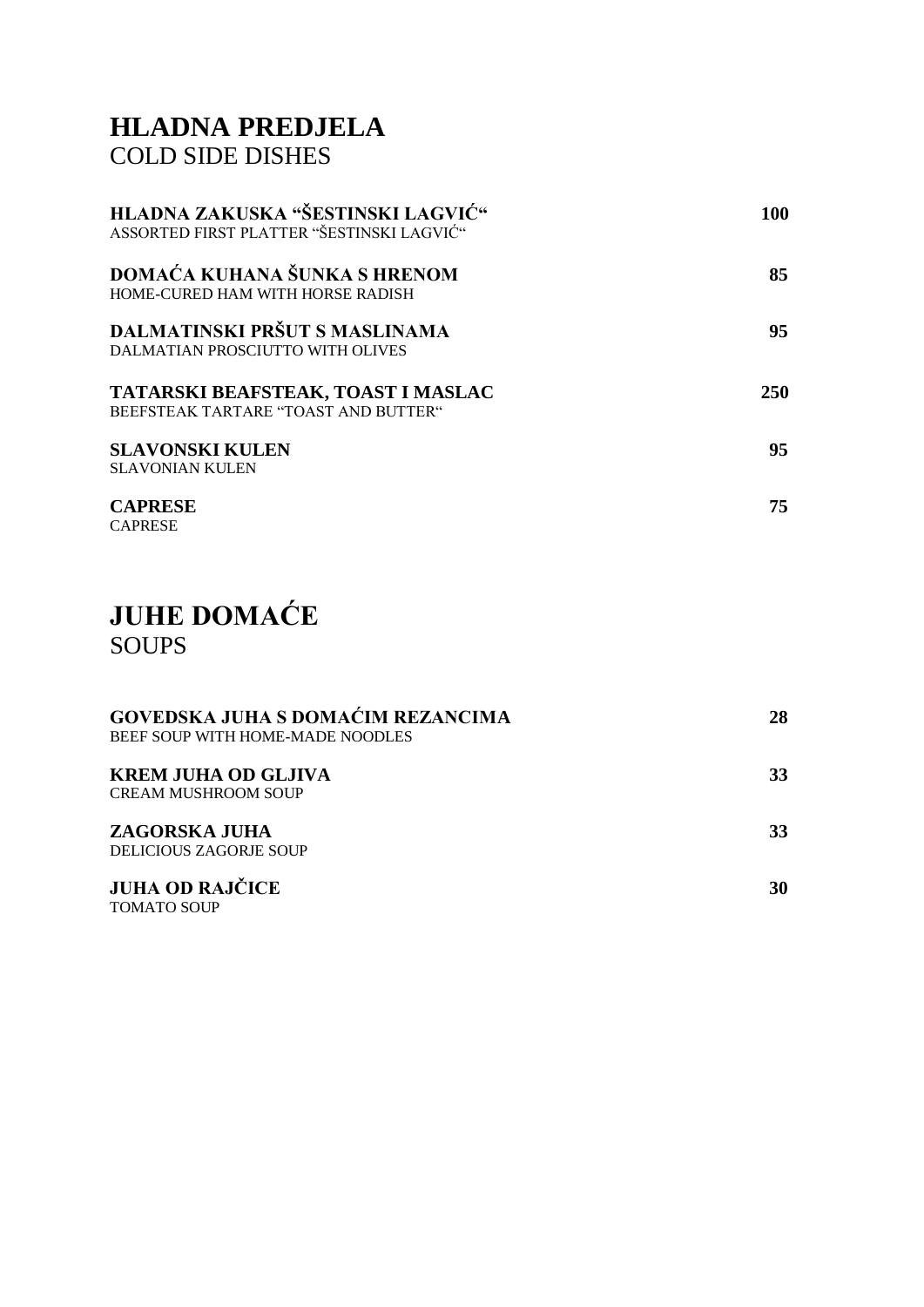#### **TOPLA PREDJELA** HOT HORS D'OEUVRES

| 52 |
|----|
| 52 |
| 50 |
| 60 |
| 55 |
| 70 |
| 85 |
| 70 |
|    |

### **TJESTENINE I RIŽOTA** PASTA AND RISOTTO

| <b>NJOKI U UMAKU OD GORGONZOLE</b><br>GNOCCHI IN GORGONZOLA SAUCE | 85  |
|-------------------------------------------------------------------|-----|
| <b>FUŽI S TARTUFIMA</b><br><b>PASTA WITH TRUFFLES</b>             | 110 |
| <b>RIŽOTO S POVRĆEM</b>                                           |     |

VEGETABLE RISOTTO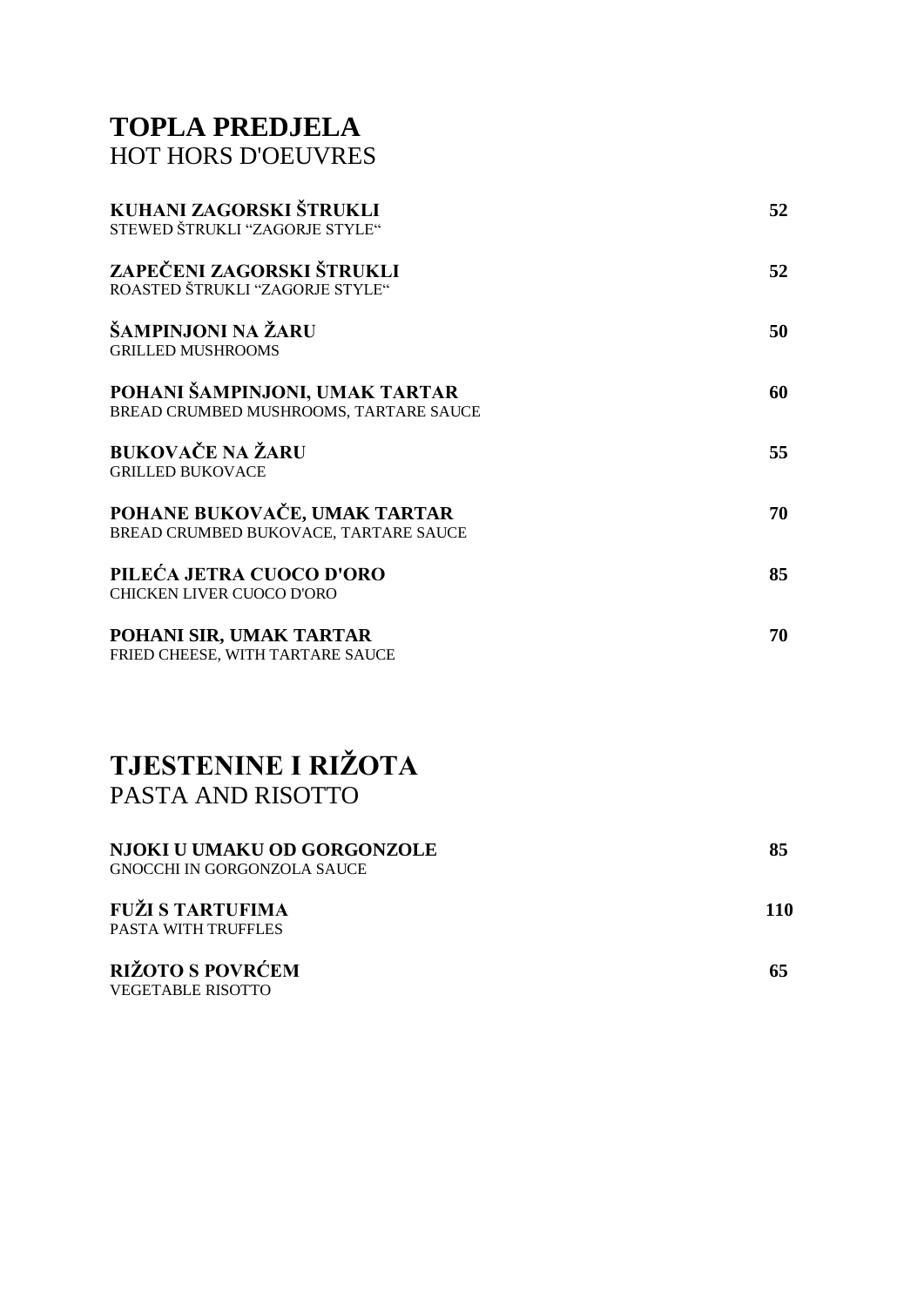# **JELA NA ŽARU I S RAŽNJA** BARBECUE

| <b>HRVATSKI PLADANJ</b> (za dvije osobe)<br>(teleći medaljon, svinjski lungić, biftek, pljeskavica, pole, šampinjoni na žaru)<br>CROATIAN PLATTER (for two persons)       | 290        |
|---------------------------------------------------------------------------------------------------------------------------------------------------------------------------|------------|
| <b>BIFTEK SA ŽARA S PRILOGOM</b><br><b>GRILLED BEEFSTEAK WITH GARNISHING</b>                                                                                              | 190        |
| SVINJSKA PISANICA NA ŽARU S PRILOGOM<br><b>GRILLED PORK FILET WITH GARNISHING</b>                                                                                         | 110        |
| TELEĆI KOTLET NA ŽARU S PRILOGOM<br><b>GRILLED VEAL CULTET WITH GARNISHING</b>                                                                                            | 110        |
| TELEĆI MEDALJONI NA ŽARU SA ŠAMPINJONIMA S PRILOGOM<br>VEAL MEDALLONS WITH MUSHROOMS AND GARNISHING                                                                       | 110        |
| RAŽNJIĆI NA ŽARU S PRILOGOM<br>GRILLED PORK ON BROCHETTE WITH GARNISHING                                                                                                  | 75         |
| ČEVAPČIĆI S PRILOGOM<br>ĆEVAPČIĆI GARNISHING                                                                                                                              | 75         |
| <b>PLJESKAVICA S PRILOGOM</b><br>PLJESKAVICA GARNISHING                                                                                                                   | 80         |
| PLJESKAVICA U KAJMAKU S PRILOGOM<br>PLJESKAVICA WITH KAJMAK AND GARNISHING                                                                                                | 90         |
| TELEĆA JETRA NA ŽARU S PRILOGOM<br><b>GRILLED VEAL LIVER WITH GARNISHING</b>                                                                                              | 85         |
| MIJEŠANO MESO NA ŽARU S PRILOGOM (za dvije osobe)<br>(svinjski kotlet, čevapi, pljeskavica, ražnjić, teleća jetra, pole, povrće na žaru)<br>MIXED GRILL (for two persons) | 220        |
| SVINJSKI KOTLET NA ŽARU S PRILOGOM<br>GRILLED PORK CULTET WITH GARNISHING                                                                                                 | 70         |
| PUREĆI FILE NA ŽARU S PRILOGOM<br>GRILLED TURKEY MEDALLIONS WITH GARNISHING                                                                                               | 95         |
| PATKA S RAŽNJA<br>KG<br>DUCK ROASTED ON THE SPIT                                                                                                                          | <b>250</b> |
| <b>JANJETINA S RAŽNJA</b><br><b>LAMB ON THE SPIT</b>                                                                                                                      | KG<br>360  |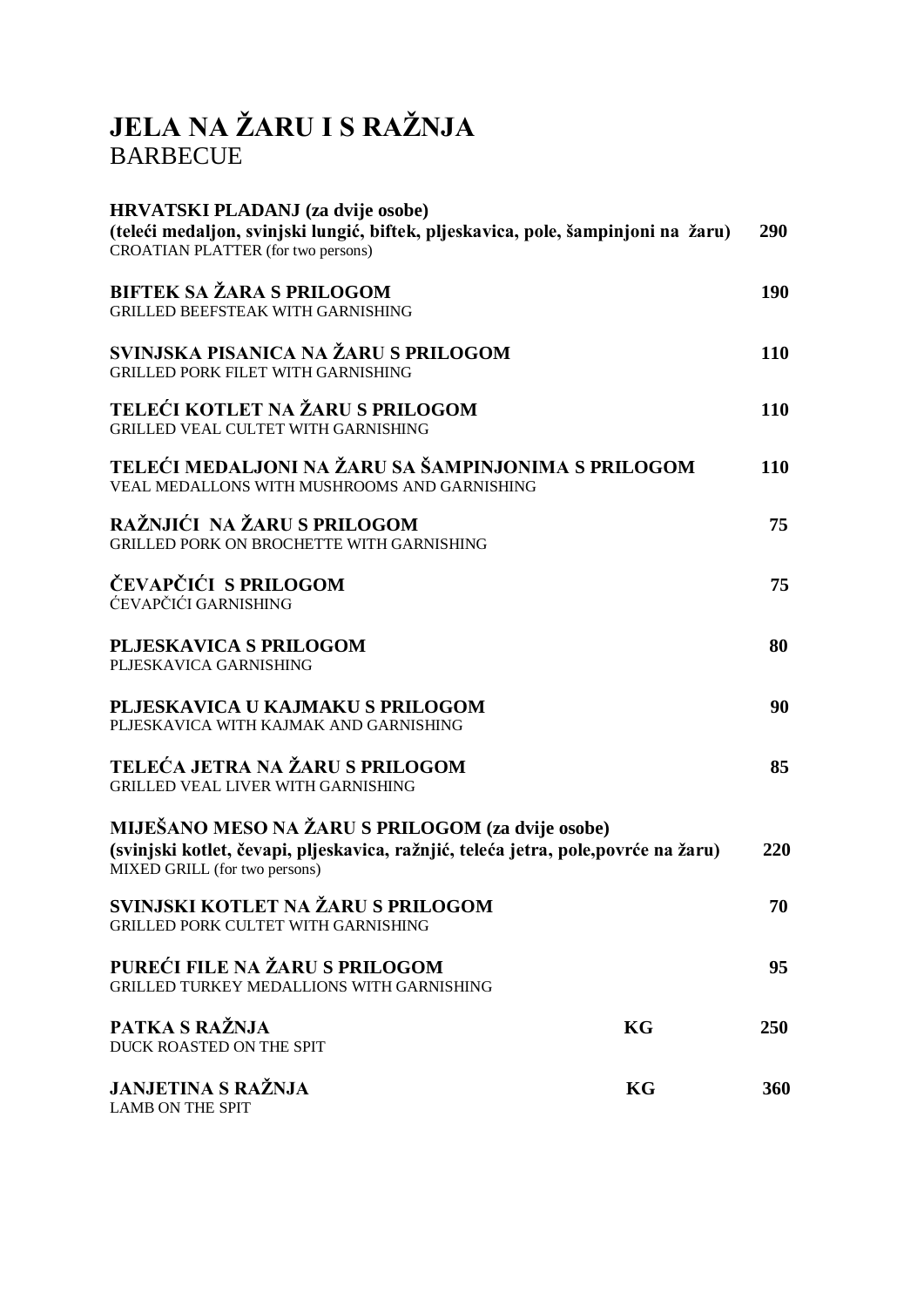# **JELA PO NARUDŽBI** A LA CARTE

| CHATEAUBRIAND OBLOŽEN (za dvije osobe)<br>GARNISHED CHATEAUBRIAND (for two persons)                                 | 380        |
|---------------------------------------------------------------------------------------------------------------------|------------|
| TELEĆI MEDALJONI U UMAKU OD ŠAMPINJONA S PRILOGOM<br>VEAL MEDALLIONS, MUSHROOM SAUCE AND GARNISHING                 | 120        |
| PUNJENA PISANICA "ŠESTINSKI LAGVIĆ" S PRILOGOM<br>STUFFED FILLET "ŠESTINSKI LAGVIĆ"                                 | 120        |
| TELEĆI MEDALJONI U UMAKU OD PRŠUTA I KADULJE S PRILOGOM<br>VEAL MEDALLIONS, PROSCIUTTO AND GARDEN SAGE              | <b>130</b> |
| TELEĆI ODRESCI (NARAVNI, BEČKI ILI PARIŠKI) S PRILOGOM<br>VEAL SCHNITZELS (PLAIN, WIENER, PARISIEN) WITH GARNISHING | 95         |
| <b>TELETINA PEČENA S PRILOGOM</b><br>ROAST VEAL WITH GARNISHING                                                     | 110        |
| TELEĆA KOLJENICA PEČENA<br>KG<br>ROAST VEAL KNUCKLE                                                                 | 360        |
| <b>BIFTEK U UMAKU OD TARTUFA S PRILOGOM</b><br>FILET STEAK WITH TRUFFLES SAUCE WITH GARNISHING                      | 230        |
| <b>BIFTEK U UMAKU OD TRI PAPRA S PRILOGOM</b><br>STEAK IN A SAUCE OF THREE PEPPER WITH GARNISHING                   | 210        |
| TELEĆI ODREZAK NA NAČIN "ŠESTINE" S PRILOGOM<br>VEAL CULET "ŠESTINE" WITH GARNISHING                                | 110        |
| ODREZAK NA ZAGREBAČKI NAČIN S PRILOGOM<br>ZAGREB SCHNITZEL WITH GARNISHING                                          | 115        |
| TELEĆI MEDALJONI U UMAKU OD TARTUFA S PRILOGOM<br>VEAL MADALLIONS WITH TRUFFLES SAUCE AND GARNISHING                | 150        |
| ROLANA PUREĆA PRSA BOSILJAK I SEZAM S PRILOGOM<br>STUFFED TURKEY BREAST WITH GARNISHING                             | 110        |
| PUREĆI MEDALJONI U UMAKU OD ŠAMPINJONA S PRILOGOM<br>TURKEY BREAST, MUSHROOM SAUCE WITH GARNISHING                  | 110        |
| PUREĆI MEDALJONI U UMAKU OD TARTUFA S PRILOGOM<br>TURKEY MEDALLIONS WITH TRUFFLES SAUCE AND GARNISHING              | 130        |
| PEČENA PURICA S DOMAĆIM MLINCIMA<br>ROAST TURKEY WITH HOME-MADE MLINCI                                              | <b>110</b> |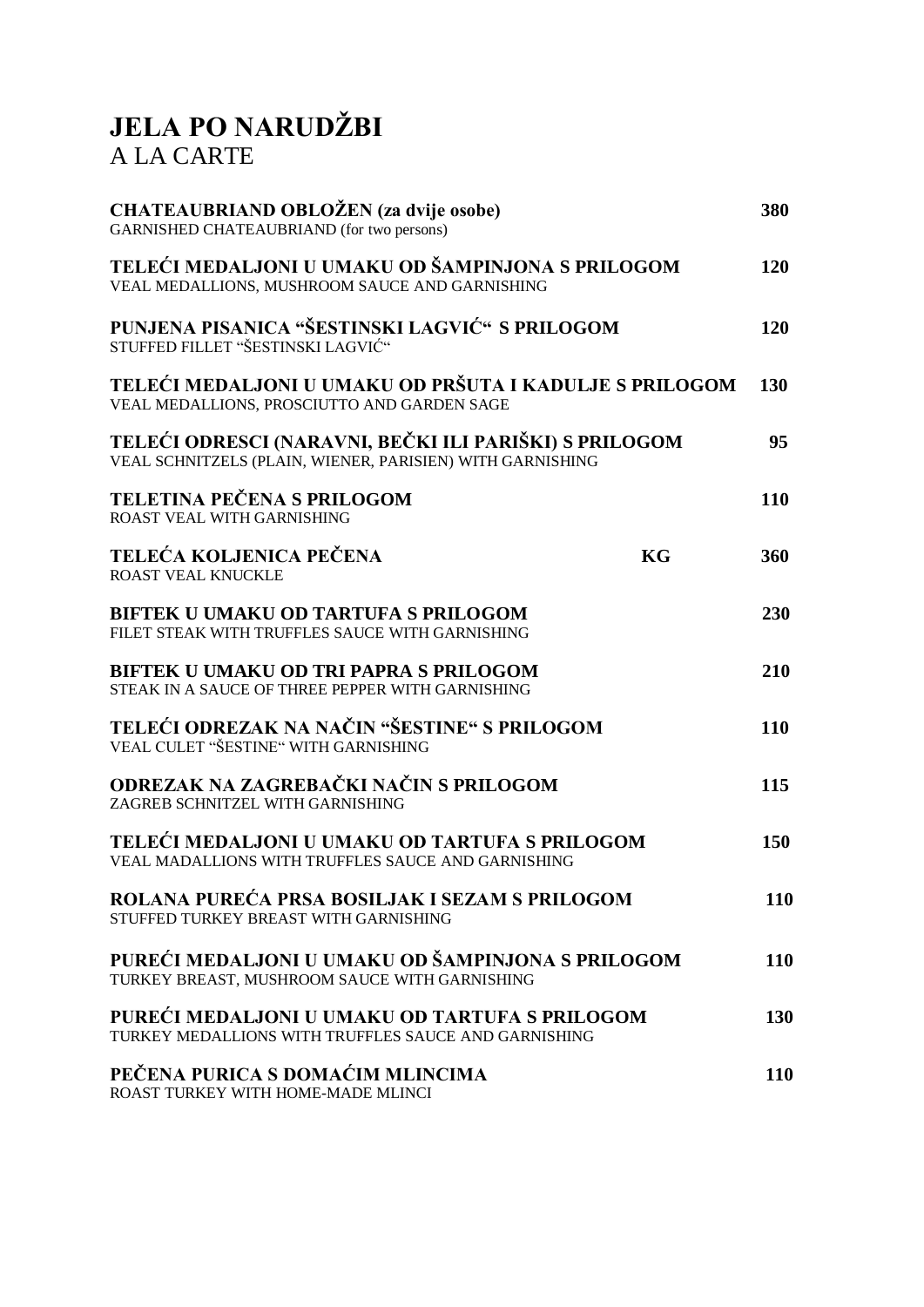#### **RIBE** FISH

| <b>JADRANSKA RIBA</b><br>ADRIATIC FISH                          | KG | 360 |
|-----------------------------------------------------------------|----|-----|
| <b>ODREZAK OD TUNE S PRILOGOM</b><br>TUNA STEAK WITH GARNISHING |    | 170 |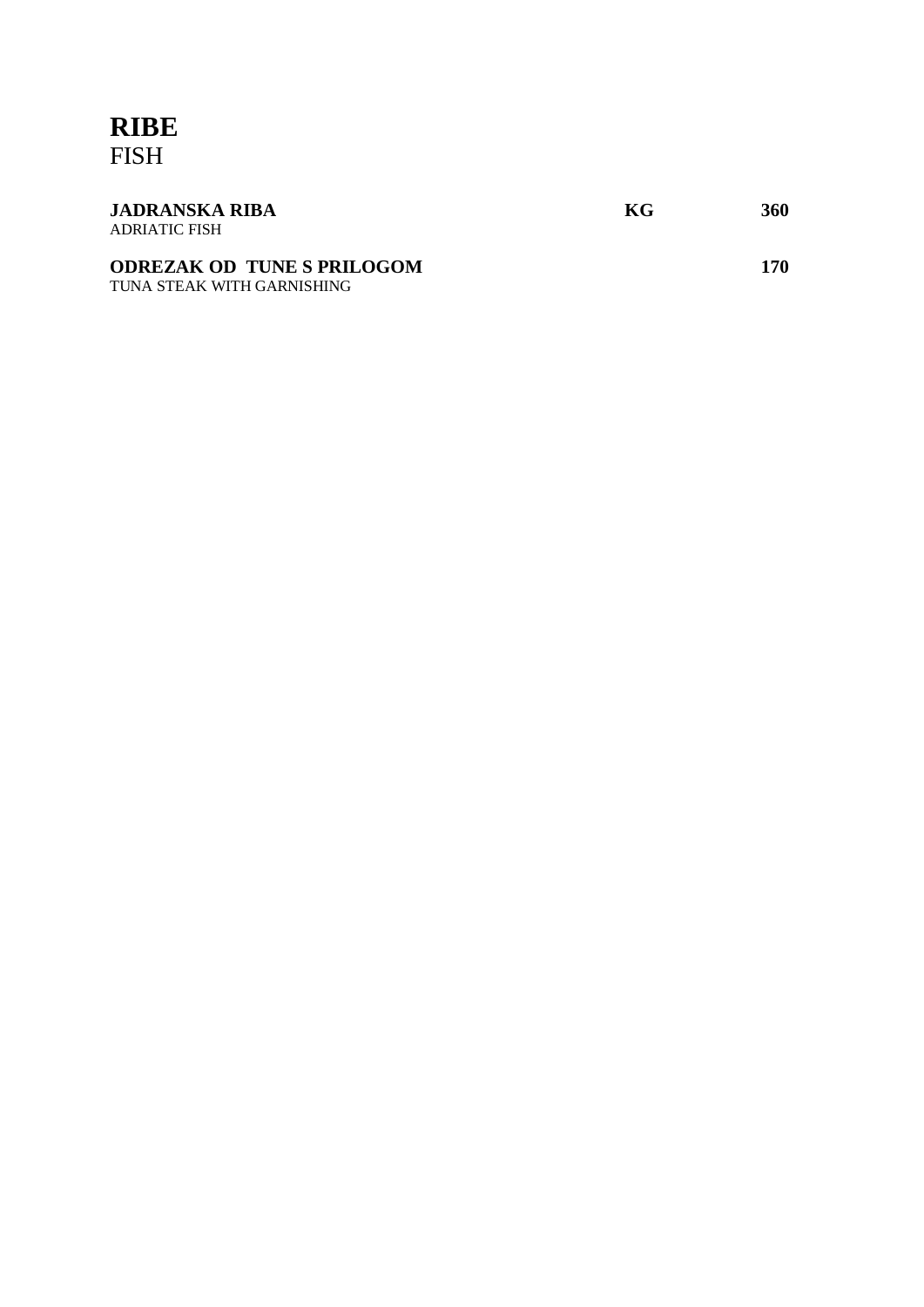### **IZBOR PRILOGA I SALATA** SIDE DISHES AND SALADS

| PRILOZI RAZNI<br><b>SIDE DISHES VARIOUS</b>                                       | 27 |
|-----------------------------------------------------------------------------------|----|
| DOMAĆI ZAGRSKI MLINCI<br>HOME MADE ZAGORJE PASTA                                  | 32 |
| POVRĆE NA ŽARU (za dvije osobe)<br><b>GRILLED VEGETABLES</b> (for two persons)    | 40 |
| PEČENA PAPRIKA<br><b>BAKED GREEN PEPPERS</b>                                      | 35 |
| <b>SEZONSKE SALATE PO IZBORU</b><br><b>SEASON SALADS- CHOICE</b>                  | 29 |
| <b>ZAPEČENI GRAH</b><br><b>ROAST BEAN</b>                                         | 58 |
| <b>SLASTICE</b><br><b>SWEETS</b>                                                  |    |
| SAVIJAČA OD JABUKA ILI VIŠANJA<br>APPLE OR CHERRY STRUDEL                         | 32 |
| MIJEŠANI SLADOLED SA ŠLAGOM<br>MIXED ICE-CREAM WITH WHIPPED CREAM                 | 39 |
| VOĆNI KUP «ŠESTINSKI LAGVIĆ»<br>FRUIT CUP "ŠESTINSKI LAGVIĆ"                      | 39 |
| PALAČINKE (orasi, marmelada, čokolada)<br>PANCAKES (walnut, marmelade, chocolate) | 36 |
| VINSKA PJENA (za dvije osobe)<br>WINE MOUSSE (for two persons)                    | 40 |
| IZBOR SEZONSKOG VOĆA<br><b>CHOICE OF FRESH FRUIT</b>                              | 38 |